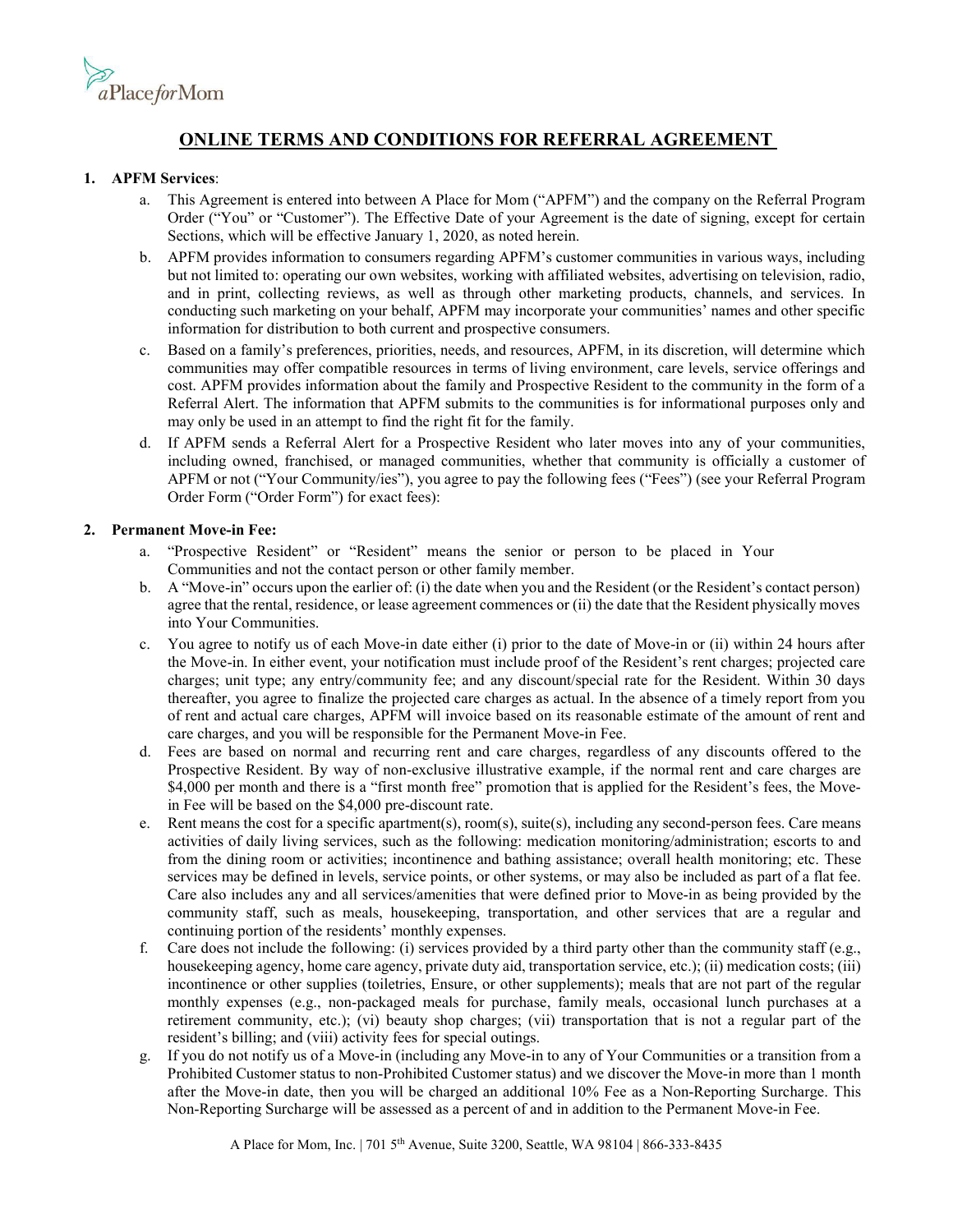

- h. You agree to charge a Prospective Resident the same rate as all other consumers who Move-in, including being eligible for all discounts or concessions you offer. You are prohibited from charging or seeking to recover in any other manner any portion of the APFM Fees from any Prospective Resident.
- i. If the Resident was not originally designated as a Respite or Short Stay Resident and stays in Your Community for less than 30 days, then the Move-in Fee is prorated by the number of days for which the community was paid for the Resident's Stay and will not be considered a Respite or Short Stay.
- j. You may choose not to include a care type on your APFM profiles for marketing purposes; however, if a Move-in occurs to an excluded type the Permanent Move-in Fee will be due.

## **3. Permanent Move-in (TX/OK only):**

- a. "Prospective Resident" or "Resident" means the senior or person to be placed in Your Communities and not the contact person or other family member.
- b. A "Move-in" occurs upon the earlier of: (i) the date when you and the Resident (or the Resident's contact person) agree that the rental, residence, or lease agreement commences or (ii) the date that the Resident physically moves into Your Communities.
- c. APFM's Permanent Move-in Fee is equal to \$3,500 for licensed communities and \$2,500 for unlicensed communities.
- d. You agree to notify us of each Move-in date either (i) prior to the date of Move-in or (ii) within 24 hours after the Move-in. In either event, your notification must include proof of the Resident's rent charges; projected care charges; unit type; any entry/community fee; and any discount/special rate for the Resident.
- e. If you do not notify us of a Move-in (including any Move-in to any of Your Communities or a transition from a Prohibited Customer status to non-Prohibited Customer status) and we discover the Move-in more than 1 month after the Move-in date, then you will be charged an additional 10% Fee as a Non-Reporting Surcharge. This Non-Reporting Surcharge will be assessed as a percent of, and in addition to, the Permanent Move-in Fee.
- f. You agree to charge a Prospective Resident the same rate as all other consumers who move in, including being eligible for all discounts or concessions you offer. You are prohibited from charging or seeking to recover in any other manner any portion of the APFM Fees from any Prospective Resident.
- g. If the Resident was not originally designated as a Respite or Short Stay Resident and stays in Your Community for less than 30 days, then the Move-in Fee is prorated by the number of days for which the community was paid for the Resident's Stay and will not be considered a Respite or Short Stay.
- h. You may choose not to include a care type on your APFM profiles for marketing purposes; however, if a Movein occurs to an excluded type the Permanent Move-Fee will be due.

# **4. Respite Or Short Stay:**

- a. A Respite or Short Stay Move-in means a pre-planned, short term stay of less than 60 cumulative days and includes stays with and without an overnight stay.
- b. You agree to notify APFM of each Respite or Short Stay Move-in (i) prior to the date of Move-in or (ii) within 24 hours after the Move-in. You agree to provide the number of days of the anticipated stay, Resident's rent charges and projected care charges (or per diem rate), and Unit Type.
- c. The Respite or Short Stay Fee will be invoiced upon the commencement of services. On or before the 60th day following admission, you agree to provide us with documentation confirming the respite stay, with the actual days stayed, the move out date and the per diem rate. Upon our receipt of that documentation, you will be billed any additional Respite or Short Stay Fee or receive a refund of the Respite or Short Stay Fee, based upon actual number of days of service. If you do not provide the documentation outlined in this Section, we will automatically invoice the Move-in as a Permanent Move-in, and you will be responsible for a Permanent Movein Fee for a similar unit, less any amount paid as Respite or Short Stay Fee.
- d. If you do not provide Respite or Short Stay Fees in a timely manner after Move-in, APFM will invoice you based on its reasonable estimate of the amount of rent and care charges, and you will be responsible to pay the Respite or Short Stay Fee.
- e. If a Move-in is not reported, and APFM becomes aware of the Move-in more than 1 month after the Move-in date, you agree to pay an additional 10% Fee as a Non-Reporting Surcharge. This Non-Reporting Surcharge will be assessed as a percent of and in addition to the Respite or Short Stay Fee.

#### **5. Respite or Short Stay (TX/OK only):**

a. A Respite or Short Stay Move-in means a pre-planned, short term stay of less than 60 cumulative days and includes stays with and without an overnight stay.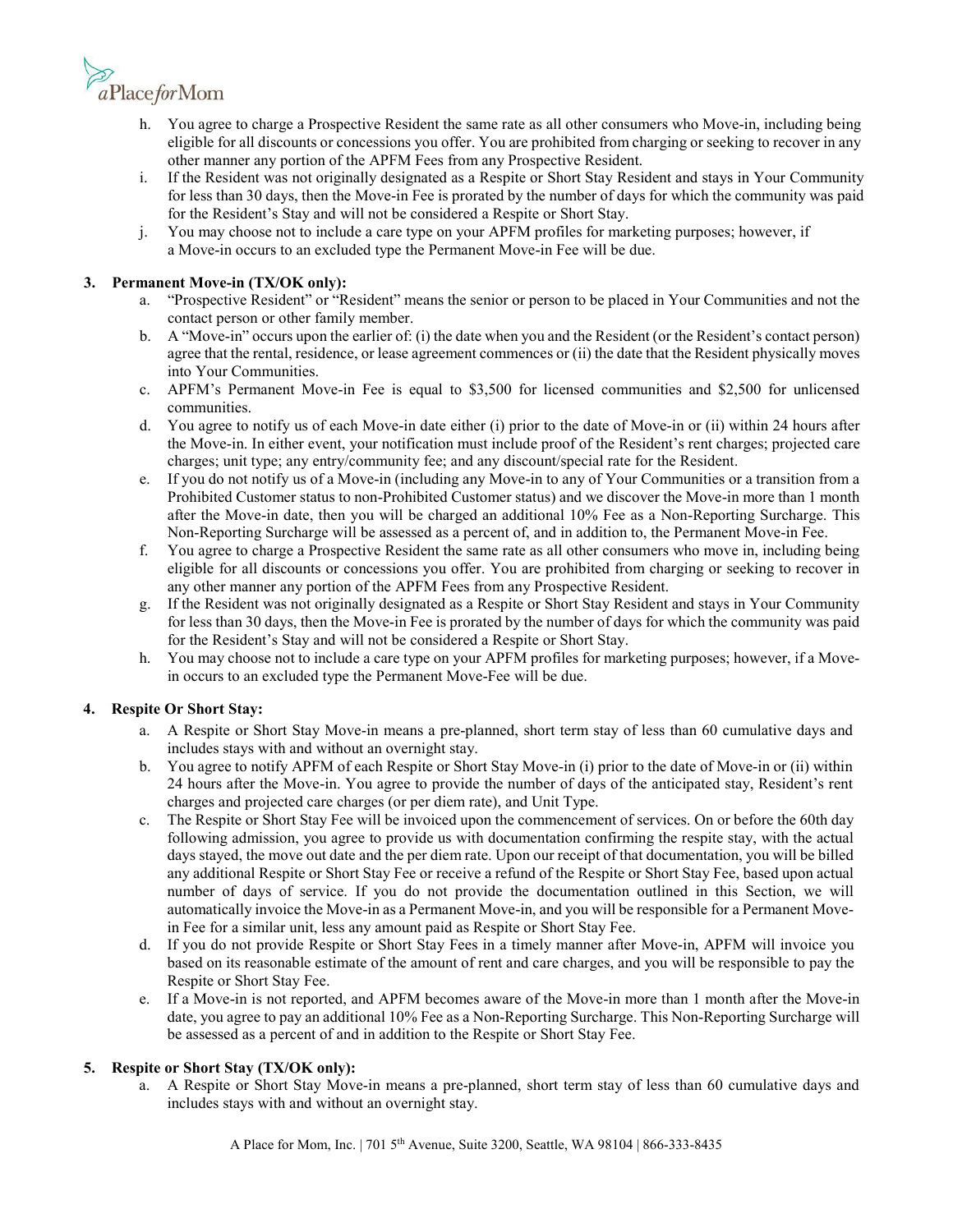

- b. You agree to notify APFM of each Respite or Short Stay Move-in (i) prior to the date of Move-in or (ii) within 24 hours after the Move-in. You agree to provide the number of days of the anticipated stay, Resident's rent charges and projected care charges (or per diem rate), and Unit Type.
- c. APFM's Respite or Short Stay Fee is \$350 for a pre-planned, short-term stay of more than five days and less than a total of 60 cumulative days. This fee will be invoiced upon the commencement of services.
- d. On or before the 60th day following admission, you agree to provide us with documentation confirming the respite stay, with the actual days stayed and the move-out date. If you do not provide the documentation outlined in this Section, we will automatically invoice the Move-in as a Permanent Move-in and you will be responsible for a Permanent Move-in Fee for a similar unit, less any amount paid as Respite or Short Stay Fee.
- e. If a Move-in is not reported and APFM becomes aware of the Move-in more than 1 month after the Move-in date, you agree to pay an additional 10% Fee as a Non-Reporting Surcharge. This Non-Reporting Surcharge will be assessed as a percent of and in addition to the Respite or Short Stay Fee.
- f. The Respite or Short Stay Fee for short term stays that do not include an overnight stay, also referred to as Day Care, is \$300 for more than 10 days. This fee will be invoiced upon the commencement of services.

# **6. Duplicate Referrals:**

- a. If you have received the Prospective Resident's name within the Lookback Period and if you choose to reject APFM's referral of the Prospective Resident, then you must provide written notice of rejection within 72 hours of receiving the APFM Referral Alert to avoid incurring the Fee for a subsequent Move-in. You may not reject a referral for any other reason.
- b. The "Lookback Period" means 180 days prior to our referral of the Prospective Resident.
- c. "Prospective Resident's Name" means the legal last name or a substantially similar one (including hyphenated, maiden, etc.) that is reasonably calculated to identify the Prospective Resident. The provided first name may be either legal, shortened, or nickname version, reasonably calculated to identify the Prospective Resident.
- d. APFM reserves the right to request a screenshot of the date and source of your having received the Prospective Resident in the Lookback Period.
- e. If you do not reject the Prospective Resident by following the steps outlined in paragraph 6.a, above, then:
	- i. You will be deemed to have accepted the APFM referral and agree to pay the related Fee upon Movein and
	- ii. The Prospective Resident is accepted across all of Your Communities, regardless of whether those communities are parties to an APFM Agreement.
- f. If you prefer to use a customer relationship management (CRM) application or other automated tool to automatically reject our referral of Prospective Residents when Your Community has received the same Prospective Resident from another source within the Lookback Period, your systems must connect to the most current version of APFM's bi-directional Partner Web Services.
- g. If you reject a Prospective Resident and subsequently one of Your Communities elects to manually override this Rejection, then you agree to pay APFM the related Fee upon Move-in to that community.
- h. If you reject the Prospective Resident as a duplicate and do not manually override the rejection, you agree to dispose of all information supplied to you about the Prospective Resident, including removing all information in the APFM Referral Alert from your CRM system and all other systems and records, and agree to not take any additional action based on the information provided about the Prospective Resident by APFM. If you do not delete all information provided by APFM about the Prospective Resident and the Resident subsequently moves into any of Your Communities, you agree to pay APFM the related Fee.
- i. If you do not delete and dispose of all information provided by APFM about the Prospective Resident and the Resident subsequently moves-in to any of Your Communities, you will be deemed to have accepted the APFM referral at all of Your Communities, and you agree to pay APFM the related Fee.
- j. If you disagree with a denial of your request to reject the Prospective Resident as a duplicate referral, then you may contact [APFM](mailto:duplicateleads@aplaceformom.com) to review the denial.
- k. If you dispute a Fee because you had rejected the Prospective Resident and the rejection was accepted by us, then you may contact [APFM \(](mailto:duplicateleads@aplaceformom.com)or if applicable, your assigned Account Manager) to review the disputed invoice.

# **7. Additional Reporting Requirements [effective January 1 ,2020]:**

a. **Referred Resident Report**: during the term of this Agreement, we may request (not more than once annually), and you agree to provide promptly, a report to us that includes a complete list of APFM referrals, reflecting the status of those referred Prospective Residents, including but not limited to Move-in status.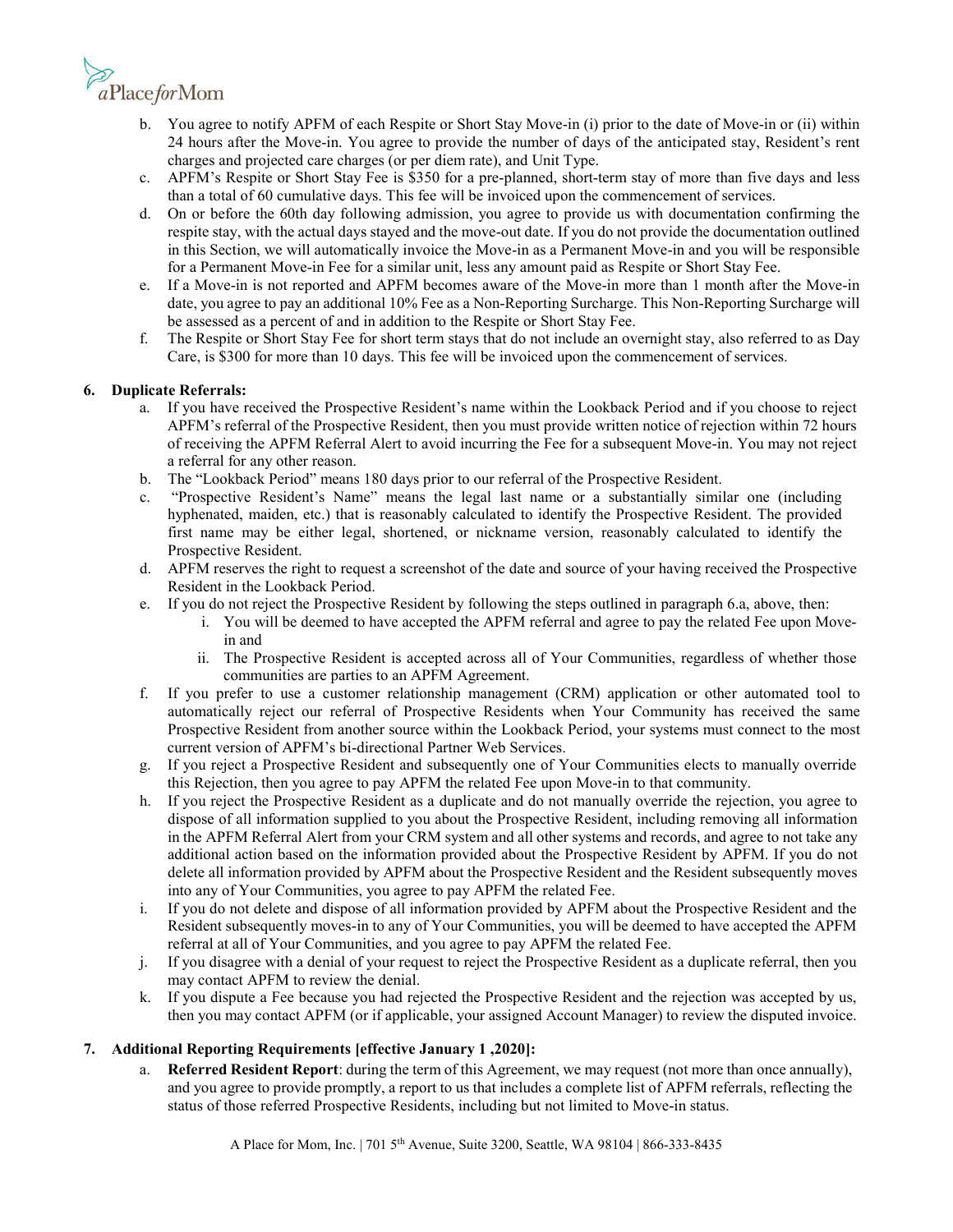

- b. **Length of Stay Report**: during the term of this Agreement (not more than once annually) we may request and you agree to provide promptly, data on the average length of stay of residents referred by APFM, including the number of current residents and the number of residents who no longer reside in one of Your Communities. All such data will be aggregated, fully de-identified, and anonymized.
- c. **Post-Termination Referred Resident Report**: during the 24-month period following any termination of this Agreement, we may request (not more than twice annually) and you agree to provide promptly, a report to us that includes a complete list of APFM referrals, reflecting the status of those referred Prospective Residents, including but not limited to Move-in status.
- d. The reporting data referenced above in this Section is limited to names, dates, and referral status. None of the reporting you are obligated to provide under this Section extends to personally-identifiable health information.
- **8. Life of Lead:** If you participate in either the most current version of APFM's bi-directional Partner Web Services ("PWS") or You've Got Leads! ("eYGL"), then Prospective Residents referred to you will have a 24-month life of lead duration ("Life of Lead Term"). The 24-month period may be extended if, during the final three months of the Life of Lead Term, we substantively re-engage with the Prospective Resident or their contact person and document that re-engagement via a Referral Alert Update, email, or any other form of communication from us. If you terminate the bi-directional functionality of your PWS or eYGL, the Life of Lead Term on any leads referred prior to such termination will extend thereafter indefinitely, unless such bi-directional functionality is restored within 15 calendar days.
- **9. Invoice and Additional Payment Terms**: You must pay or dispute in good faith all Fees invoiced by APFM in writing by within 30 days of the invoice date. No acceptance of a partial or past due payment will be a waiver of any right of APFM to require full compliance with the Agreement. Overdue amounts will accrue late charges at the lesser of 1.5% per month or the maximum rate permitted by law. You will pay fees and costs associated with third party collection efforts.
- **10. Confidentiality Obligations**: Under this Agreement, APFM may provide you with information regarding Prospective Residents. You will treat this information as confidential and will only use it for: (a) your own internal evaluation of the Prospective Resident and (b) providing senior living or care services to the Potential Resident. You will not disclose, sell, or distribute this information to any third party (including but not limited to any other community not affiliated with you) and will comply with all applicable state and federal laws respecting the protection, use, and disclosure of such information. If you disclose, sell, or distribute this information to any third party, and the Prospective Resident moves into one of that party's communities, you will be responsible for any appropriate Move-in Fee. You will not provide APFM with any individually identifiable health information. This Agreement is APFM's Confidential Information, which may not be disclosed without our prior written consent. This paragraph survives termination of the Agreement.
- **11. No Federal or State Healthcare Program Residents**: APFM will not knowingly refer a Prohibited Consumer. A "Prohibited Consumer" is one whose source of payment is, in whole or in part, provided by Medicare, Medicaid, or similar state laws or to be provided by any federal or state funding source that prohibits the arrangement contemplated by this Agreement. You agree that you have an independent responsibility to verify whether a Prospective Resident is a Prohibited Consumer. The parties agree that while one or more of the communities may or may not provide services through a Medicare/Medicaid SNF, no Prohibited Consumer will be referred by APFM or accepted by you for those categories of services. You will not owe or pay APFM any Fee relating to any Prohibited Consumer. Should any Resident become a Prohibited Consumer in the first month of the resident stay, any paid Fee will be refunded.
- **12. Representations and Warranties**: You represent and warrants on behalf of yourself and each of Your Communities that: (a) you are appropriately licensed by and in good standing with the state in which you are located; (b) you will notify APFM, in writing, within 3 days of your receipt of any material licensing changes, including, without limitation, any revocations, suspensions, conditions, or other limitations imposed; (c) as set forth in Section 2 of this Agreement, you will charge the Prospective Resident the same rate as all other consumers who move-in, including being eligible for any discounts or concessions you offer; (d) you will not charge or seek to recover any portion Fees payable to APFM from the Prospective Resident; (e) you are prohibited from discussing the APFM Fee with or involving a Prospective Resident unless obligated by law to do so; (f) you will comply with any applicable federal, state, or local laws, regulations, orders, and judgments, including but not limited to the Telephone Consumer Protection Act; and (g) none of the monies you charge or collect are consolidated with other supportive services provided by a federal health care program.
- **13. CRM Tools**: In the event you operate a customer relationship management (CRM) application or tool that can be compatible with, or connected to, APFM's Partner Web Services system (or any other APFM system), then you will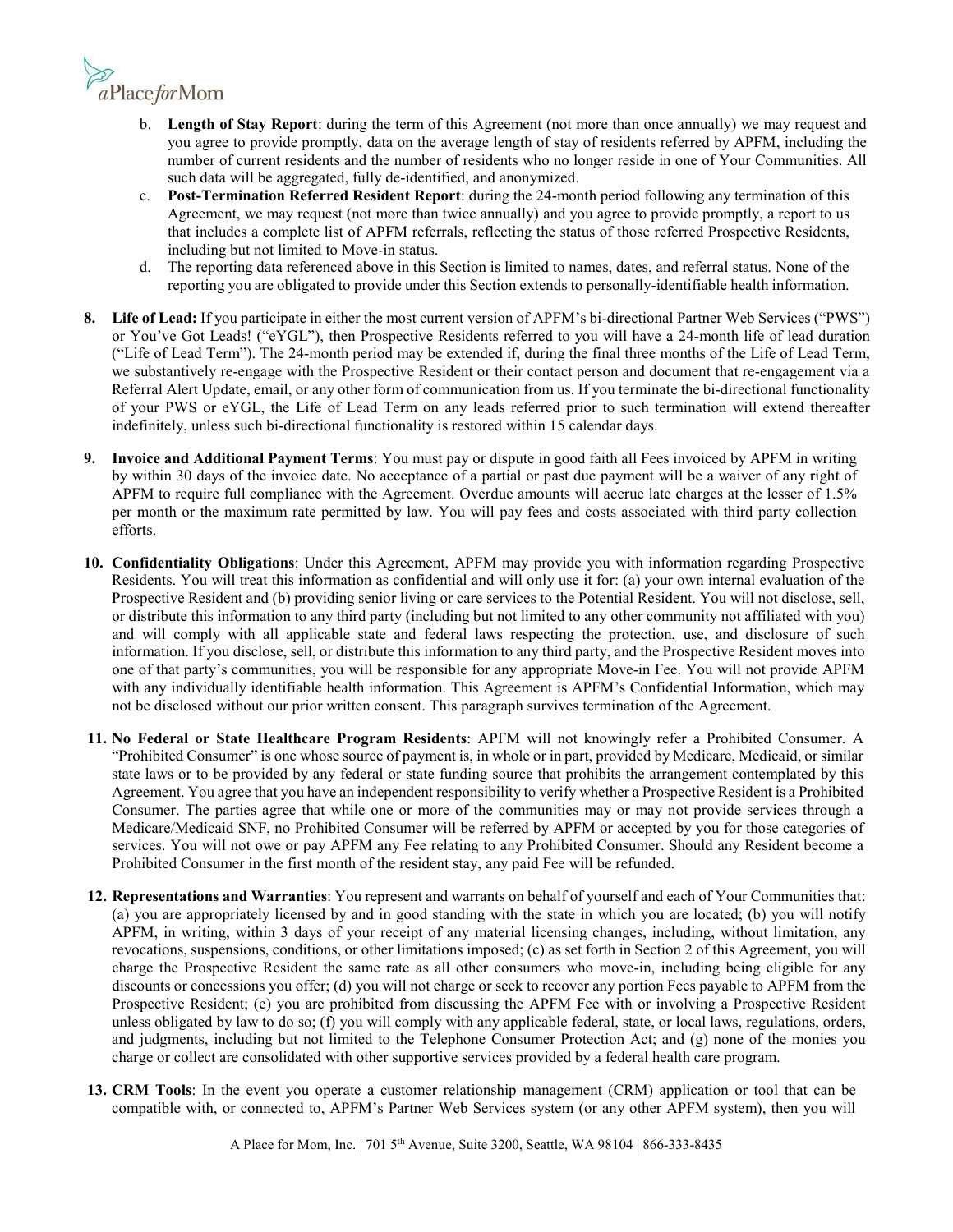

comply with the APFM Partner Web Services then-current Terms and Conditions (at [http://partnercentral.aplaceformom.com\)](http://partnercentral.aplaceformom.com/), including providing the following information: lead contact information updates; prospective resident information updates; information related to tours by the lead (scheduled and/or completed); lead Move-in status updates; and notification if you have closed the lead.

- **14. Non-Exclusive License to Use Trademarks and Intellectual Property**: You have the right to and grant APFM a nonexclusive license during the Term of this Agreement to incorporate the your name, logo, trademark, photographs and images (whether created by APFM and its agents, or by you and your agents) and other Customer information into APFM's marketing products and services and warrant that none of this intellectual property violates or infringes upon the rights of others.
- **15. Treatment of Residents**: You are solely responsible for evaluating, accepting (or declining, as appropriate), and caring for all residents, in conformance with any laws or regulations applicable to you generally and to your services in particular.
- **16. Non-Reliance and No-Recommendation Policy; No Agency; Not a Broker**: APFM is a referral and information source. You will not rely on information provided by APFM, and you have the sole and absolute responsibility to independently verify any information about the Prospective Resident. APFM does not recommend or endorse any community customer. APFM does not: (a) place Prospective Residents in your community; (b) perform any medical assessment of the Prospective Residents; or (c) participate in the Prospective Residents and your decision regarding final selection or admittance. APFM is not a representative of or agent for either the Customer or the Prospective Resident. You and the Prospective Resident have the responsibility of determining whether the Prospective Resident will be an appropriate resident. APFM does not broker, lease, or sublease apartments directly and are not a party to any transaction between landlords and renters. APFM does not do the following: (a) guarantee any apartment or any transaction between a renter and landlord; (b) collect or process payment or execute any lease or sublease documentation on behalf of renters or landlords; or (c) broker, lease, or sublease or offer to broker, lease or sublease, or own any apartments.
- **17. Indemnification:** You will defend, indemnify, and hold APFM and its affiliates, successors, officers, directors, shareholders, personal representatives, agents, and employees harmless from and against any claims, demands, losses, penalties, liabilities, damages, suits, judgments, costs, and expenses (including, without limitation, reasonable attorney, expert, and consultant fees, disbursements and the costs of any legal action) (collectively, "Claims") arising out of, in connection to, or resulting from, directly or indirectly, your negligent, willful, wrongful, or illegal acts or omissions, including, without limitation, any breach of this Agreement.
- **18. Limitation of Liability**: In no event will APFM be directly or indirectly liable for aggregate liability for any claim relating to or arising from this Agreement in excess of the following: (a) in causes of action in any way relating to a particular consumer or particular group of consumers, the Move-in Fees paid under this Agreement for that particular consumer or applicable group of consumers, to APFM by you, not to exceed total Move-in Fees paid by you to APFM in the 6-month period immediately preceding the event giving rise to such claim; and (b) in all other causes of action not relating to a particular consumer or particular group of consumers, the lesser of: (i) any Move-in Fees paid under this Agreement to APFM by you in the 6-month period immediately preceding the event giving rise to such claim; or (ii) \$5,000. To the maximum extent permitted by applicable law, in no event will APFM be liable for any indirect, punitive, exemplary, special, incidental, consequential, or other damages (including but not limited to damages for loss of profits or business interruption, for personal injury, for failure to meet any duty including of good faith or reasonable care, for negligence, and for any other pecuniary or other loss) arising out of or in any way related to this Agreement, APFM's acts or omissions, even in the event of fault, tort, misrepresentation, strict liability, breach of contract, or breach of warranty and even if APFM has been advised of the possibility of such damages. Some jurisdictions do not allow the limitation of consequential or indirect damages, so the above limitation may not apply.
- **19. Call Recording and Auto-dialing:** Phone calls with APFM may be recorded for continuous quality improvement. By providing your phone number, you agree for that number to be called using equipment that is capable of auto-dialing.
- **20. Disclaimer of Warranty:** There are no warranties, express or implied, including any implied warranty arising out of course of performance, course of dealing or usage of trade. APFM does not warrant that the program will meet your requirements, that you will receive any minimum number of Prospective Residents, or that performance of the program will be uninterrupted or, if needed, corrected.
- **21. Governing Law, Forum Selection and Waiver or Right to Jury Trial:** This Agreement will be construed under the